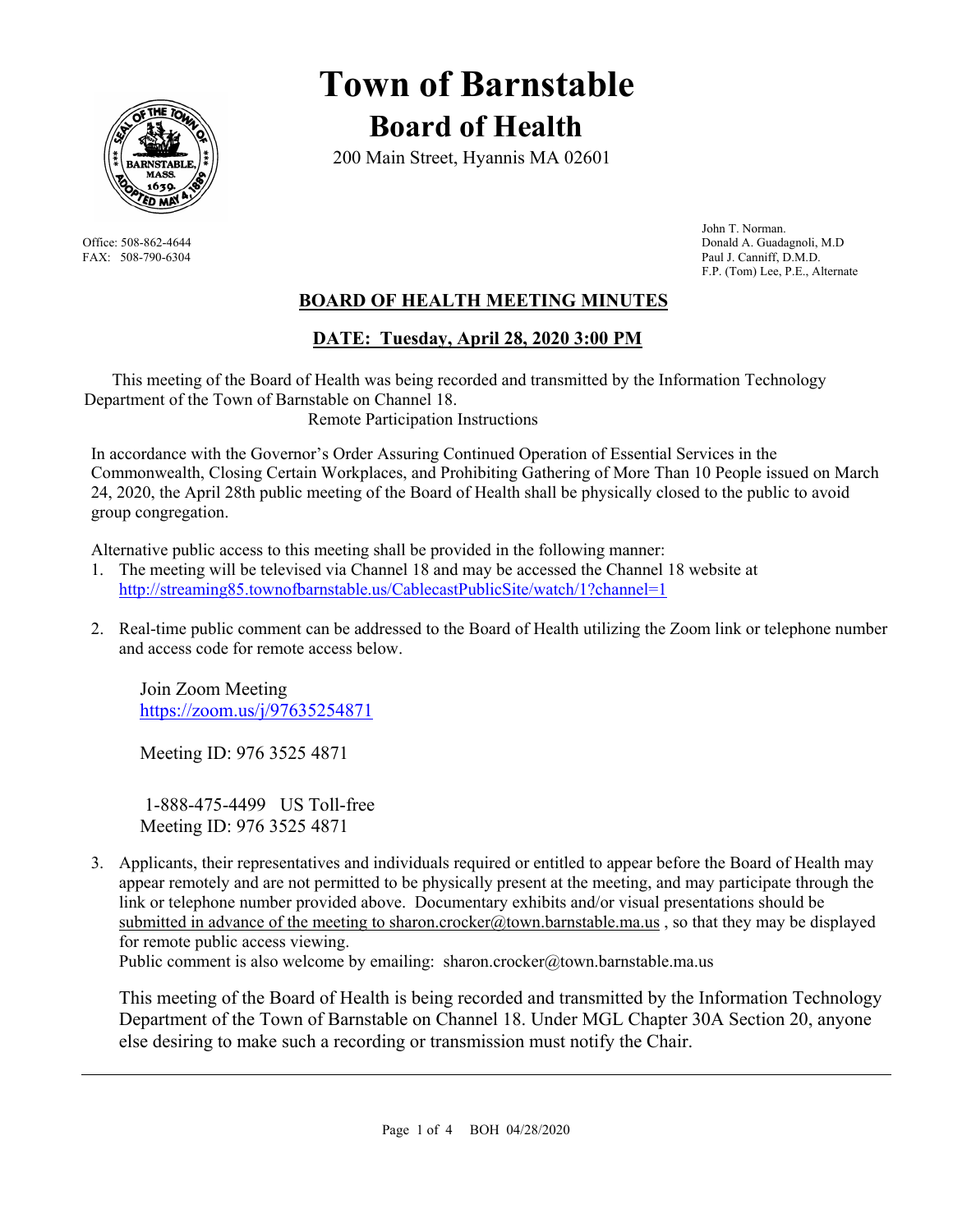A regularly scheduled and duly posted meeting of the Barnstable Board of Health was held on Tuesday, April 28, 2020. The meeting was conducted through Zoom to avoid social distances closer than 6 feet as stipulated due to Covid 19 epidemic. The meeting was called to order at 3:00 pm by Acting Chair Donald A. Guadagnoli, M.D. Also in attendance were Board Members Paul Canniff, D.M.D., and Alternate Tom Lee. Thomas McKean, Director of Public Health, and Sharon Crocker, Administrative Assistant, were also present. Board member John Norman was not able to attend.

#### **Called to Order 3:00pm**

#### **I. Show-Cause Hearing – Food:**

Lynda Allen, Director, and Rosevina Halley, Administrative Assistant, Crystal Gardens Learning Center, 103-B Enterprise Road, Hyannis, Map/Parcel 294-046, has not meant Board's grease trap variance condition in install a grease interceptor.

Lynda Allen and Rosevina Halley were present in the meeting. Lynda Allen stated their plumber said he can have the interior grease interceptor installed by mid-May. The learning center hopes to reopen by June 29, 2020. The original variance was granted September 8, 2015 with the condition an under the sink grease interceptor be installed. They acknowledged the oversight of not having this installed.

Town Engineer Griffin Beaudoin requested they keep a maintenance log and keep on site available. Normally, it is requested to submit the log to Water Pollution Control and/or Health Division. Provided the submitted menu is followed, he is comfortable the logs remain on site and available.

Upon a motion duly made by Dr. Canniff, seconded by Thomas Lee, the Board voted to grant a new grease trap variance based on the submitted menu with the following condition: 1) A plumber must pull a plumbing permit from the Building Division to install an interior grease interceptor and the plumbing inspector will verify it has been installed, and 2) a maintenance log and the cleaning of the interior grease interceptor must be maintained. Records must be kept on site and available upon request. (Unanimously, voted in favor.)

# **II. Informal Discussion – Nitrogen Aggregation:**

Glen Harrington representing Aliaksandr Kadolka, owner – 457 and 465 Old Stage Road, Centerville, Map/Parcel 190-064 31,392 square feet parcel, and Map/Parcel 190-065 1.64 acre parcel, respectively, within the Salt Water Estuary Zone, nitrogen aggregation credit.

Glen Harrington said the calculations required for the Cape Cod Commission are very restrictive and even though they are looking to use land from 465 Old Stage Road and credit the land to 457 Old Stage Road, he still anticipates that he will need to install an innovative alternative (I/A) system at the location and he inquired whether the Board would consider this.

The Board members expressed that they do not anticipate an issue with that proposal. Mr. Harrington will return at the next Board meeting with a formal request.

# **III. Determination – Number of Bedrooms:**

Sandra Trombley, owner, 1733 Osterville-West Barnstable Road, West Barnstable, Map/Parcel 128-036, requests a determination of property as a four bedroom.

Sandra Trombley participated in the meeting and submitted copies of two Building permits. One dated 1/09/86 for 7 rooms which appear to include three bedrooms, and a second one dated 3/19/87 which said it was for an additional bedroom and bath. At this time, an in-law apartment was added. There are a few inconsistencies in the records but the Board did find it reasonable to agree with the property having four bedrooms.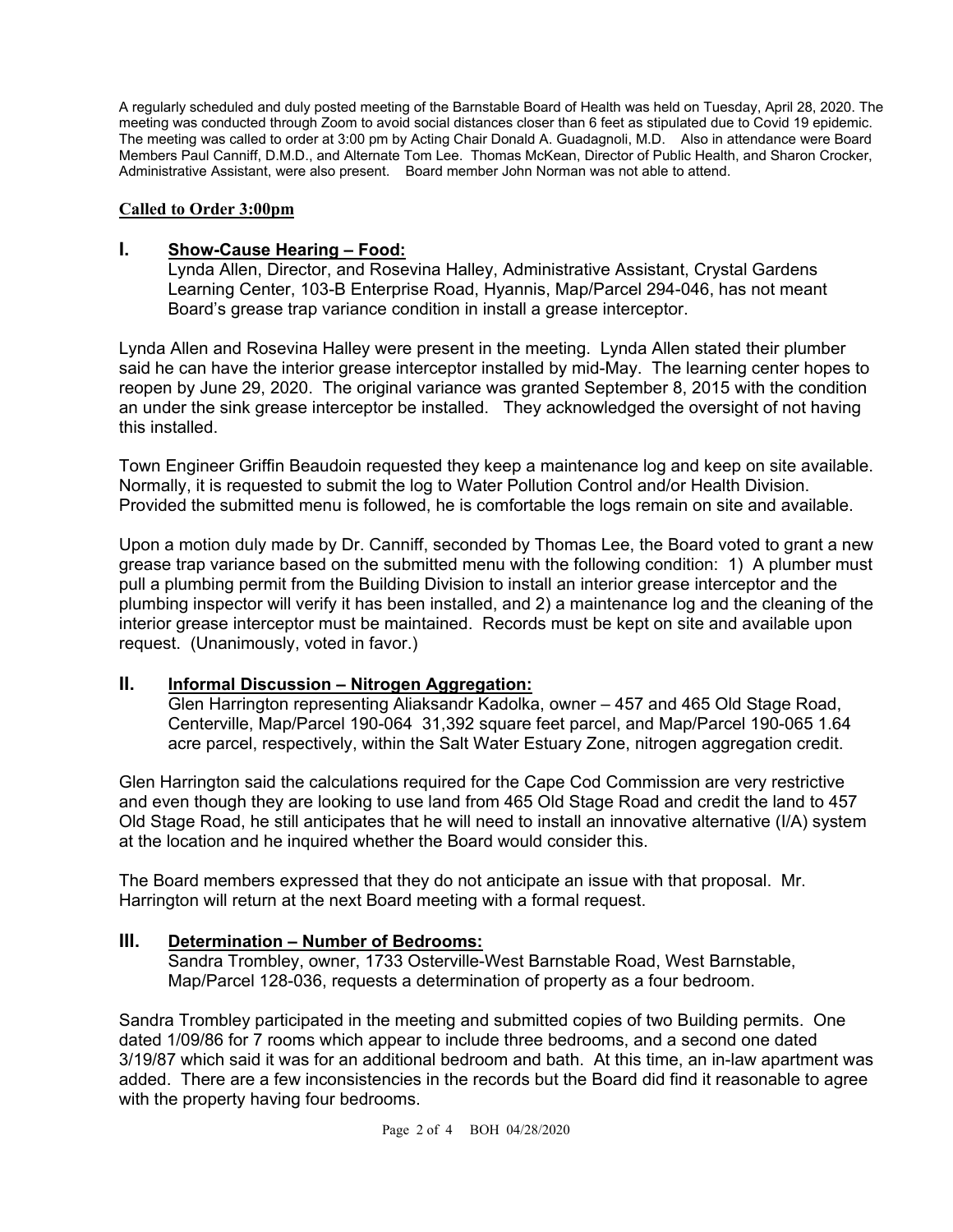Upon a motion duly made by Dr. Canniff, seconded by Tom Lee, the Board voted on the motion to recognize the property as a legal four bedroom parcel. (Unanimously, voted in favor.)

# **IV. Variance - Food:**

David Deminico, for Finn's Craft Beer Tap House – 334 Main Street, Hyannis, Map/Parcel 327-090, requesting (1) a grease trap variance due to restrictions of concrete foundation and difficulty in angle to connect to sewer line and (2) an air curtain variance for the proposed garage door entrance.

Mr. Deminico participated in the meeting. Town Engineer Griffin Beaudoin had gone to the site and he stated it would be too difficult to install an exterior grease trap for this location. He is in support of an interior grease recovery device (GRD). Griffin also said the existing GRD is not working properly and a new one must be installed.

# First Variance:

Upon a motion duly made by Dr. Canniff, seconded by Thomas Lee, the Board voted to 1) grant a grease trap variance with the following conditions: 1) a new grease recovery device (GRD) must be installed, 2) the restaurant must do a weekly inspection of the GRD and maintain logs on the removal amounts of grease and the dates, and 3) The maintenance logs must be emailed to Water Pollution Control on a quarterly basis. (Unanimously, voted in favor.)

Mr. Deminico said he is also looking to install a 12' x 17' garage door. He is interested in installing an air curtain for the garage door but it would not have a screen as is also required.

#### Second Variance:

Upon a motion duly made by Dr. Canniff, seconded by Thomas Lee, the Board voted to approve the air curtain variance with the following condition: 1) Mr. McKean, Health Director, must approve of it and applicant must provide information Mr. McKean requests to make the determination. (Unanimously, voted in favor.)

# **V. Variance – Food**

Lori-Ann Carter, District Manager and Elaina Hamelburg, General Manager-North Street location, requesting extension of time-frame to hold at temperature for their two locations: (1) 184 North Street, Hyannis, Map/Parcel 309-260 and (2) 2145 Iyannough Road, West Barnstable, Map/Parcel 215-027-001, for the following items and time frames: (a) Cheese (all) 4 hours, (b) Lettuce 4 hours, (c) Tomatoes 4 hours, (d) Onions 8 hours, and (e) Mayonnaise - not applicable, no time limit. The testing was submitted by Burger King Corporation.

Lori-Ann Carter and Elaina Hamelburg were in the meeting. The Board mentioned there is a question mark noted on the onion testing of 8 hours. It appears to be from Burger King. An explanation of whether Burger King supports the 8 hours on the onions needs to be presented.

Upon a motion duly made by Dr. Canniff, seconded by Thomas Lee, the Board voted to grant the two Burger King locations (184 North Street, Hyannis and 2145 Iyannough Road, West Barnstable) the extension to time-frame allowed to hold the following ingredients: Cheese, Lettuce (all), tomatoes, and onions will be allowed to be held four (4) hours and mayonnaise will not have an expiration (not applicable). Also, the Board granted the approval of extending the onions to 8 hours hold time on the following condition: 1) Thomas McKean, Health Director, receives further